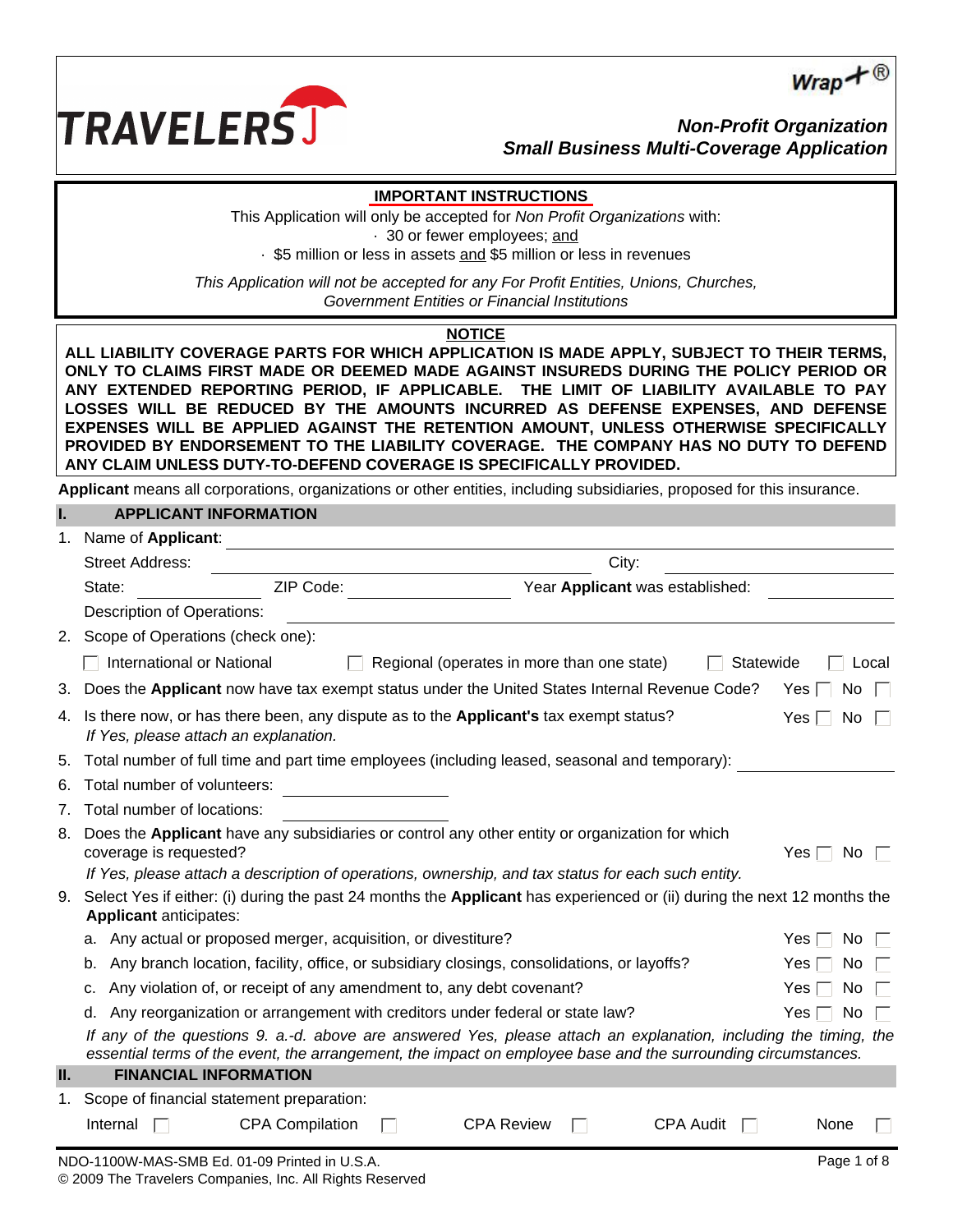*Note: Omit Question 2. if the Applicant is required to submit a separate financial statement as directed in the applicable Required Attachments section(s).*

2. For your most recent fiscal year end ( ) please complete the following financial information:

| J  | <b>Current Assets</b>      | Revenues                               |
|----|----------------------------|----------------------------------------|
|    | Total Assets               | Net Income (Net Loss)                  |
|    | <b>Current Liabilities</b> | Cash Flow from Operations              |
| ъD | Long Term Debt             | Net Equity/Net Assets (Deficit Equity) |

# **III. CURRENT INSURANCE INFORMATION/REQUESTED INSURANCE TERMS**

| <b>Liability Coverage</b>                                                                                                                                                                                                                                                             | (A)<br><b>Requested</b><br>Limit                                                                                                                                     | (B)<br><b>Coverage Currently</b><br>Purchased? | (C)<br><b>Expiring</b><br>Limit | (D)<br><b>Expiring</b><br><b>Retention</b> |  |  |  |  |
|---------------------------------------------------------------------------------------------------------------------------------------------------------------------------------------------------------------------------------------------------------------------------------------|----------------------------------------------------------------------------------------------------------------------------------------------------------------------|------------------------------------------------|---------------------------------|--------------------------------------------|--|--|--|--|
| <b>Non Profit Organization</b><br><b>Directors and Officers</b>                                                                                                                                                                                                                       |                                                                                                                                                                      | Yes l<br>No I                                  | 1\$                             | J                                          |  |  |  |  |
| <b>Employment Practices</b>                                                                                                                                                                                                                                                           | S                                                                                                                                                                    | Yes  <br>No.                                   | Ι\$                             | \$                                         |  |  |  |  |
| <b>Fiduciary</b>                                                                                                                                                                                                                                                                      |                                                                                                                                                                      | Yes l<br>No                                    | 1\$                             | \$                                         |  |  |  |  |
| Expiring insurer:                                                                                                                                                                                                                                                                     |                                                                                                                                                                      | Expiring premium:                              | \$                              |                                            |  |  |  |  |
| Date coverage first purchased:                                                                                                                                                                                                                                                        |                                                                                                                                                                      |                                                | Requested effective date:       |                                            |  |  |  |  |
| 1.                                                                                                                                                                                                                                                                                    | If Liability Coverage is currently purchased as indicated in Column (B) above, but<br>has been in place for less than 3 years, please answer the following question: |                                                |                                 |                                            |  |  |  |  |
| As of the date the Applicant first purchased the Liability Coverage, is the Applicant or any<br>person proposed for this insurance aware of any fact, circumstance, situation, event or act<br>that reasonably could give rise to a claim being made against them under the Liability |                                                                                                                                                                      |                                                |                                 |                                            |  |  |  |  |

Coverage for which the **Applicant** is applying? Yes No *If Yes, please attach an explanation.* 

2. If Liability Coverage is not currently purchased as indicated in Column (B) above, please answer the following question:

| Is the Applicant, or any person proposed for this insurance aware of any fact, circumstance,<br>situation, event or act that reasonably could give rise to a claim against them under the<br>Liability Coverage for which the <b>Applicant</b> is applying? | No<br>Yes i |
|-------------------------------------------------------------------------------------------------------------------------------------------------------------------------------------------------------------------------------------------------------------|-------------|
| If Yes, please attach an explanation.                                                                                                                                                                                                                       |             |

3. If the Requested Limit in Column (A) exceeds the Expiring Limit in Column (C), please answer the following question:

Solely with respect to any higher limits requested or that may ultimately be issued for the proposed insurance, is the **Applicant** or any person proposed for this insurance aware of any fact, circumstance, situation, event or act that reasonably could give rise to a claim against them under the Liability Coverage for which the **Applicant** is applying?  $Yes \cap No$  *If Yes, please attach an explanation.*

*With respect to the information required to be disclosed in response to the questions above, the proposed insurance will not afford coverage for any claim arising from any fact, circumstance, situation, event or act about which any executive officer of the Applicant had knowledge prior to the issuance of the proposed policy, nor for any person or entity who knew of such fact, circumstance, situation, event or act prior to the issuance of the proposed policy*.

| <b>Crime Coverage</b>                       | <b>Requested Limit</b> | <b>Requested Retention</b> |
|---------------------------------------------|------------------------|----------------------------|
| Fidelity: Employee Theft                    | 12                     |                            |
| Fidelity: ERISA Fidelity                    | 12                     |                            |
| Fidelity: Employee Theft of Client Property | 13                     |                            |
| Forgery or Alteration                       |                        |                            |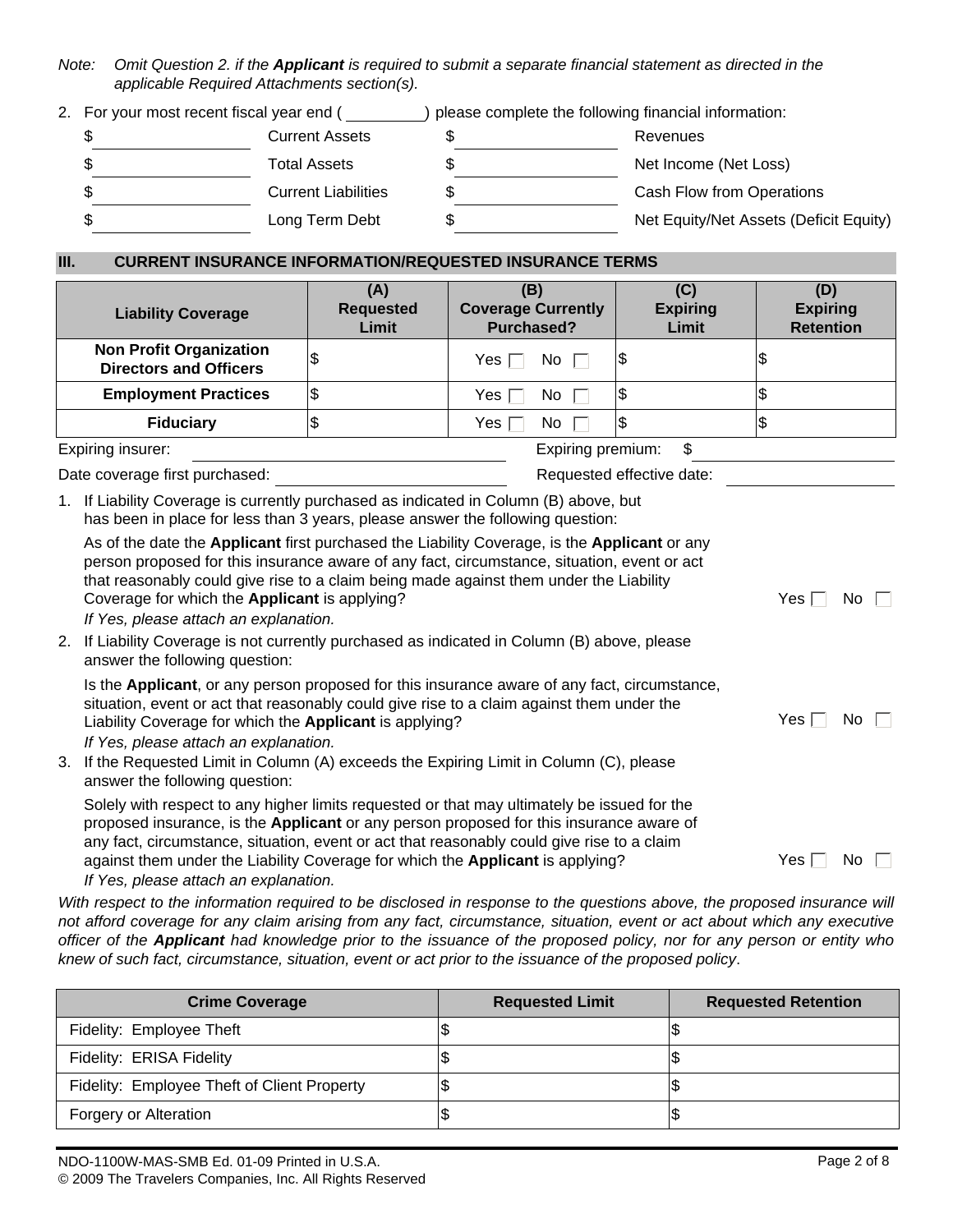| On Premises (Money, Securities and Other Property) \$                                                                                                                                                                                     |                                                                                                                                                                                                                                                                                                                                                                                                                                                                                                                                                                                                                                                                                                                                                                                                                                                                                                                                                                                                                                                                                                                                                               |                                 | \$                 |  |                           |              |               |                            |    |                                      |             |  |
|-------------------------------------------------------------------------------------------------------------------------------------------------------------------------------------------------------------------------------------------|---------------------------------------------------------------------------------------------------------------------------------------------------------------------------------------------------------------------------------------------------------------------------------------------------------------------------------------------------------------------------------------------------------------------------------------------------------------------------------------------------------------------------------------------------------------------------------------------------------------------------------------------------------------------------------------------------------------------------------------------------------------------------------------------------------------------------------------------------------------------------------------------------------------------------------------------------------------------------------------------------------------------------------------------------------------------------------------------------------------------------------------------------------------|---------------------------------|--------------------|--|---------------------------|--------------|---------------|----------------------------|----|--------------------------------------|-------------|--|
|                                                                                                                                                                                                                                           | In Transit (Money, Securities and Other Property)                                                                                                                                                                                                                                                                                                                                                                                                                                                                                                                                                                                                                                                                                                                                                                                                                                                                                                                                                                                                                                                                                                             |                                 | \$                 |  |                           |              | \$            |                            |    |                                      |             |  |
|                                                                                                                                                                                                                                           | Money Orders and Counterfeit Money                                                                                                                                                                                                                                                                                                                                                                                                                                                                                                                                                                                                                                                                                                                                                                                                                                                                                                                                                                                                                                                                                                                            |                                 | $\frac{2}{3}$      |  |                           |              | $\frac{2}{3}$ |                            |    |                                      |             |  |
|                                                                                                                                                                                                                                           | Computer Crime + Funds Transfer Fraud                                                                                                                                                                                                                                                                                                                                                                                                                                                                                                                                                                                                                                                                                                                                                                                                                                                                                                                                                                                                                                                                                                                         |                                 | \$                 |  |                           |              | \$            |                            |    |                                      |             |  |
|                                                                                                                                                                                                                                           | <b>Kidnap and Ransom Coverage</b>                                                                                                                                                                                                                                                                                                                                                                                                                                                                                                                                                                                                                                                                                                                                                                                                                                                                                                                                                                                                                                                                                                                             | <b>Effective</b><br><b>Date</b> |                    |  | <b>Requested</b><br>Limit |              |               |                            |    | <b>Requested</b><br><b>Retention</b> |             |  |
|                                                                                                                                                                                                                                           | Yes $\Box$<br>No.                                                                                                                                                                                                                                                                                                                                                                                                                                                                                                                                                                                                                                                                                                                                                                                                                                                                                                                                                                                                                                                                                                                                             |                                 | \$                 |  |                           |              |               | $\mathfrak{S}$             |    |                                      |             |  |
|                                                                                                                                                                                                                                           | <b>Identity Fraud Expense</b><br><b>Reimbursement Coverage</b>                                                                                                                                                                                                                                                                                                                                                                                                                                                                                                                                                                                                                                                                                                                                                                                                                                                                                                                                                                                                                                                                                                | <b>Effective</b><br><b>Date</b> |                    |  | <b>Requested</b><br>Limit |              |               |                            |    | <b>Requested</b><br><b>Retention</b> |             |  |
|                                                                                                                                                                                                                                           | Yes $\Box$<br>No $\Box$                                                                                                                                                                                                                                                                                                                                                                                                                                                                                                                                                                                                                                                                                                                                                                                                                                                                                                                                                                                                                                                                                                                                       |                                 | \$1,000<br>\$5,000 |  | \$10,000<br>\$25,000      | l.           |               | \$<br>$\mathbf 0$<br>\$100 |    | \$250                                |             |  |
|                                                                                                                                                                                                                                           | Expiring insurer:                                                                                                                                                                                                                                                                                                                                                                                                                                                                                                                                                                                                                                                                                                                                                                                                                                                                                                                                                                                                                                                                                                                                             |                                 |                    |  | Expiring premium:         |              |               |                            | \$ |                                      |             |  |
|                                                                                                                                                                                                                                           | Date coverage first purchased:                                                                                                                                                                                                                                                                                                                                                                                                                                                                                                                                                                                                                                                                                                                                                                                                                                                                                                                                                                                                                                                                                                                                |                                 |                    |  | Requested effective date: |              |               |                            |    |                                      |             |  |
| IV.                                                                                                                                                                                                                                       | <b>LOSS INFORMATION</b>                                                                                                                                                                                                                                                                                                                                                                                                                                                                                                                                                                                                                                                                                                                                                                                                                                                                                                                                                                                                                                                                                                                                       |                                 |                    |  |                           |              |               |                            |    |                                      |             |  |
|                                                                                                                                                                                                                                           | <b>LIABILITY COVERAGES</b>                                                                                                                                                                                                                                                                                                                                                                                                                                                                                                                                                                                                                                                                                                                                                                                                                                                                                                                                                                                                                                                                                                                                    |                                 |                    |  |                           |              |               |                            |    |                                      |             |  |
|                                                                                                                                                                                                                                           | 1. With respect to the Liability Coverages requested in this Application, has any person or entity<br>proposed for this insurance been a party to, or subject of, any administrative or regulatory<br>proceedings or civil or criminal charges, hearings, demands, or lawsuits during the past 3 years,<br>whether or not insured, including any such matter involving securities, security holders, creditors,<br>antitrust or fair trade law, copyright or patent law, ERISA, discrimination, harassment or<br>Yes $\Gamma$<br>No<br>employment-related matters?<br>If Yes, please attach a full explanation, including date, description, defense expenses and damages<br>paid, status, whether there was insurance and any procedures implemented to avoid further claims.<br><b>CRIME AND KIDNAP AND RANSOM COVERAGES</b><br>2. Has the Applicant incurred any crime or kidnap and ransom related losses or<br>incidents during the past 3 years?<br>Yes $\Box$<br>No<br>If Yes, please attach a full explanation of the loss including date, description, status of the loss,<br>amount of the loss and procedures implemented to avoid further losses. |                                 |                    |  |                           |              |               |                            |    |                                      |             |  |
|                                                                                                                                                                                                                                           | <b>IDENTITY FRAUD EXPENSE REIMBURSEMENT COVERAGE</b>                                                                                                                                                                                                                                                                                                                                                                                                                                                                                                                                                                                                                                                                                                                                                                                                                                                                                                                                                                                                                                                                                                          |                                 |                    |  |                           |              |               |                            |    |                                      |             |  |
| 3.                                                                                                                                                                                                                                        | Has the Applicant experienced, in the last 3 years, a data theft, data breach, or loss of<br>employee, customer or member information?<br>If Yes please attach an explanation.                                                                                                                                                                                                                                                                                                                                                                                                                                                                                                                                                                                                                                                                                                                                                                                                                                                                                                                                                                                |                                 |                    |  |                           |              |               |                            |    | Yes [                                | No.         |  |
| V.                                                                                                                                                                                                                                        | DIRECTORS AND OFFICERS LIABILITY INFORMATION                                                                                                                                                                                                                                                                                                                                                                                                                                                                                                                                                                                                                                                                                                                                                                                                                                                                                                                                                                                                                                                                                                                  |                                 |                    |  |                           |              |               |                            |    |                                      |             |  |
| Does the Applicant or any subsidiary perform any professional services, which may include but<br>1.<br>are not limited to, accrediting, credentialing, standard setting or licensing for others?<br>If Yes, please attach an explanation. |                                                                                                                                                                                                                                                                                                                                                                                                                                                                                                                                                                                                                                                                                                                                                                                                                                                                                                                                                                                                                                                                                                                                                               |                                 |                    |  |                           | Yes $\lceil$ | No.           |                            |    |                                      |             |  |
|                                                                                                                                                                                                                                           | 2. Does the Applicant engage in publishing, other than a newsletter?<br>If Yes, please attach an explanation.                                                                                                                                                                                                                                                                                                                                                                                                                                                                                                                                                                                                                                                                                                                                                                                                                                                                                                                                                                                                                                                 |                                 |                    |  |                           |              |               |                            |    | Yes $\Box$                           | No $\Gamma$ |  |
|                                                                                                                                                                                                                                           | 3. Is the Applicant managed or administered by any third party under contract or agreement?<br>If Yes, please attach an explanation.                                                                                                                                                                                                                                                                                                                                                                                                                                                                                                                                                                                                                                                                                                                                                                                                                                                                                                                                                                                                                          |                                 |                    |  |                           |              |               |                            |    | Yes $\Box$                           | No.         |  |
|                                                                                                                                                                                                                                           | 4. Does the Applicant currently carry General Liability Insurance?                                                                                                                                                                                                                                                                                                                                                                                                                                                                                                                                                                                                                                                                                                                                                                                                                                                                                                                                                                                                                                                                                            |                                 |                    |  |                           |              |               |                            |    | Yes $\Gamma$                         | No          |  |
|                                                                                                                                                                                                                                           | 5. If applicable, indicate the following: Number of Members:                                                                                                                                                                                                                                                                                                                                                                                                                                                                                                                                                                                                                                                                                                                                                                                                                                                                                                                                                                                                                                                                                                  |                                 |                    |  | Number of Chapters:       |              |               |                            |    |                                      | N/A         |  |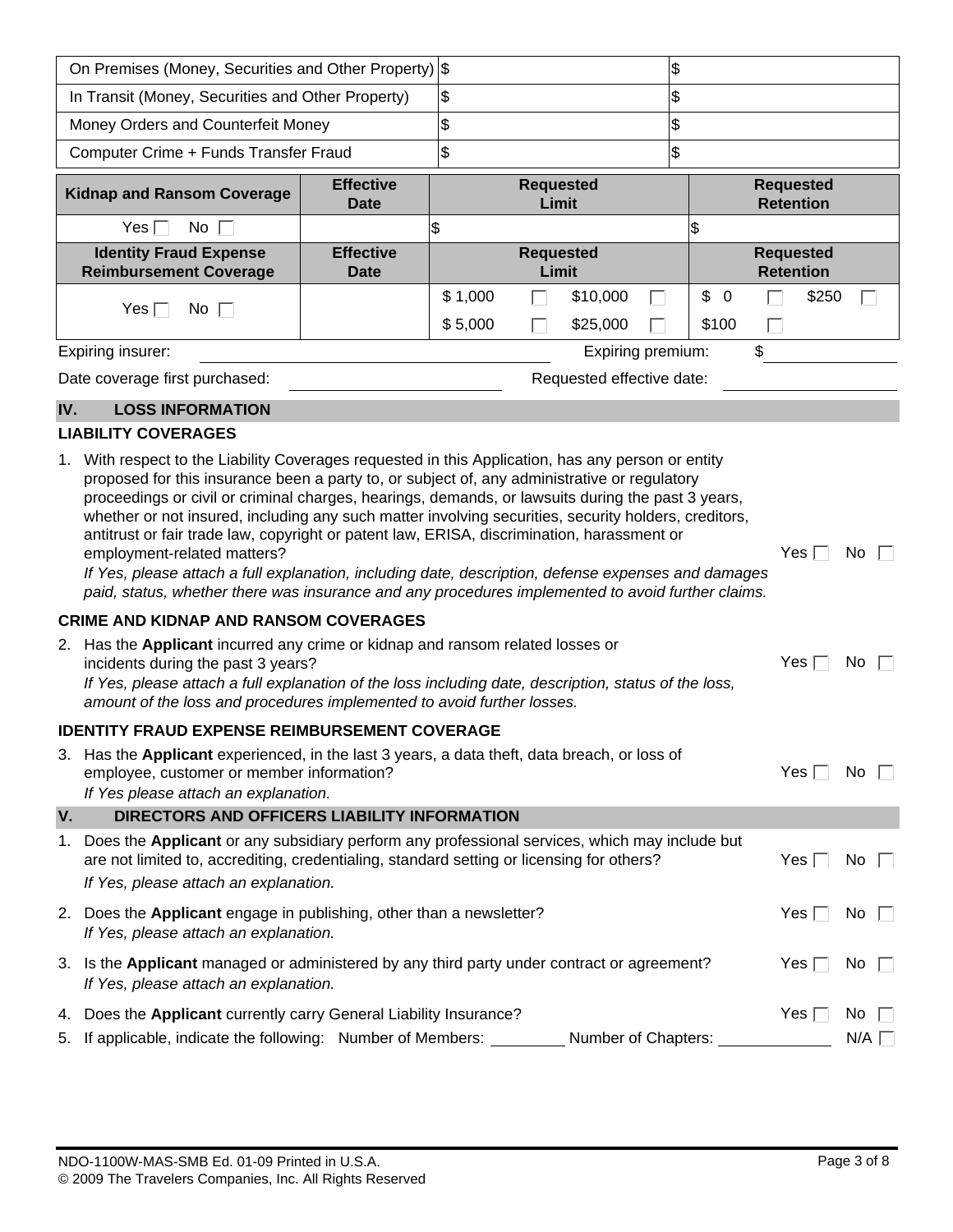### **VI. REQUIRED ATTACHMENTS - DIRECTORS AND OFFICERS LIABILITY**

As part of this Application, please submit the following documents (*these documents, and the representations and facts they contain, are made a part of this Application, whether such documents are physically delivered to the Company by the Applicant or are obtained by the Company from any public source, including the Internet*) if **Applicant**:

- Receives Government funding or limit requested is \$3,000,000 or greater, most recent annual audited financial statement
- Is a *start-up*, a copy of organization plan and list of outside affiliations of Directors and Officers
- Is a *country club*, a copy of club rules, constitution, and by-laws
- Is an *agricultural cooperative*, complete the Agricultural Cooperative Supplemental Application
- Is a *school*, complete the School Supplemental Application

# **VII. EMPLOYMENT PRACTICES LIABILITY INFORMATION**

| $1_{\cdot}$ | Indicate the total number of: |  |  |  |  |
|-------------|-------------------------------|--|--|--|--|
|-------------|-------------------------------|--|--|--|--|

|       |                                                                                                    | <b>As of Application Date</b>        |            |    |                        | <b>Previous 12 Months</b> |     |  |
|-------|----------------------------------------------------------------------------------------------------|--------------------------------------|------------|----|------------------------|---------------------------|-----|--|
|       | Full Time Employees*                                                                               |                                      |            |    |                        |                           |     |  |
|       | Part Time Employees*                                                                               |                                      |            |    |                        |                           |     |  |
|       | * Include leased, seasonal, and temporary employees.                                               |                                      |            |    |                        |                           |     |  |
|       | 2. Total number of union employees:                                                                |                                      |            |    |                        |                           |     |  |
|       | 3. Total number of employees compensated:                                                          | (a) less than \$50,000 annually?     |            |    |                        |                           |     |  |
|       |                                                                                                    | (b) greater than \$100,000 annually? |            |    |                        |                           |     |  |
| 4.    | Number of employees involuntarily terminated** (a) in the current year:                            |                                      |            |    | (b) in the prior year: |                           |     |  |
|       | ** Do not include terminations due to layoffs.                                                     |                                      |            |    |                        |                           |     |  |
|       | 5. Is Human Resource personnel or employment counsel consulted prior to terminations?              |                                      |            |    |                        | Yes                       | No  |  |
| 6.    | Does the Applicant have written guidelines, policies or procedures related to the following:       |                                      |            |    |                        |                           |     |  |
|       | Employment at Will?<br>a.                                                                          |                                      | <b>Yes</b> | No |                        |                           |     |  |
|       | Discrimination?<br>b.                                                                              |                                      | Yes        | No |                        |                           |     |  |
|       | Sexual and Other Workplace Harassment?<br>c.                                                       |                                      | <b>Yes</b> | No |                        |                           |     |  |
|       | <b>Equal Employment Opportunity?</b><br>d.                                                         |                                      | Yes        | No |                        |                           |     |  |
|       | Disabled Employees and Reasonable Accommodations?<br>е.                                            |                                      | Yes        | No |                        |                           |     |  |
|       | Reporting, Investigating and Resolving Employee Complaints?<br>f.                                  |                                      | Yes.       | No |                        |                           |     |  |
|       | 7. Are employees required to acknowledge receipt of the above guidelines, policies and procedures? |                                      |            |    |                        | Yes $\Box$                | No. |  |
|       | 8. Has employment counsel reviewed the above guidelines, policies, and procedures?                 |                                      |            |    |                        | Yes l                     | No  |  |
|       | 9. Does the Applicant:                                                                             |                                      |            |    |                        |                           |     |  |
|       | Utilize employment applications?<br>a.                                                             |                                      | Yes        | No |                        |                           |     |  |
|       | Document employee performance?<br>b.                                                               |                                      | Yes        | No |                        |                           |     |  |
|       | Conduct human resources training for management employees?<br>C.                                   |                                      | Yes.       | No |                        |                           |     |  |
| VIII. | <b>REQUIRED ATTACHMENTS - EMPLOYMENT PRACTICES LIABILITY</b>                                       |                                      |            |    |                        |                           |     |  |

As part of this Application, please submit the following documents (*these documents, and the representations and facts they contain, are made a part of this Application, whether such documents are physically delivered to the Company by the Applicant or are obtained by the Company from any public source, including the Internet*):

- Most recent annual financial statement, if policy limit requested is \$3,000,000 or greater
- Has locations in more than one state or foreign country, attach a list including employee counts, of the *5 states or foreign countries* with the greatest number of **Applicant** employees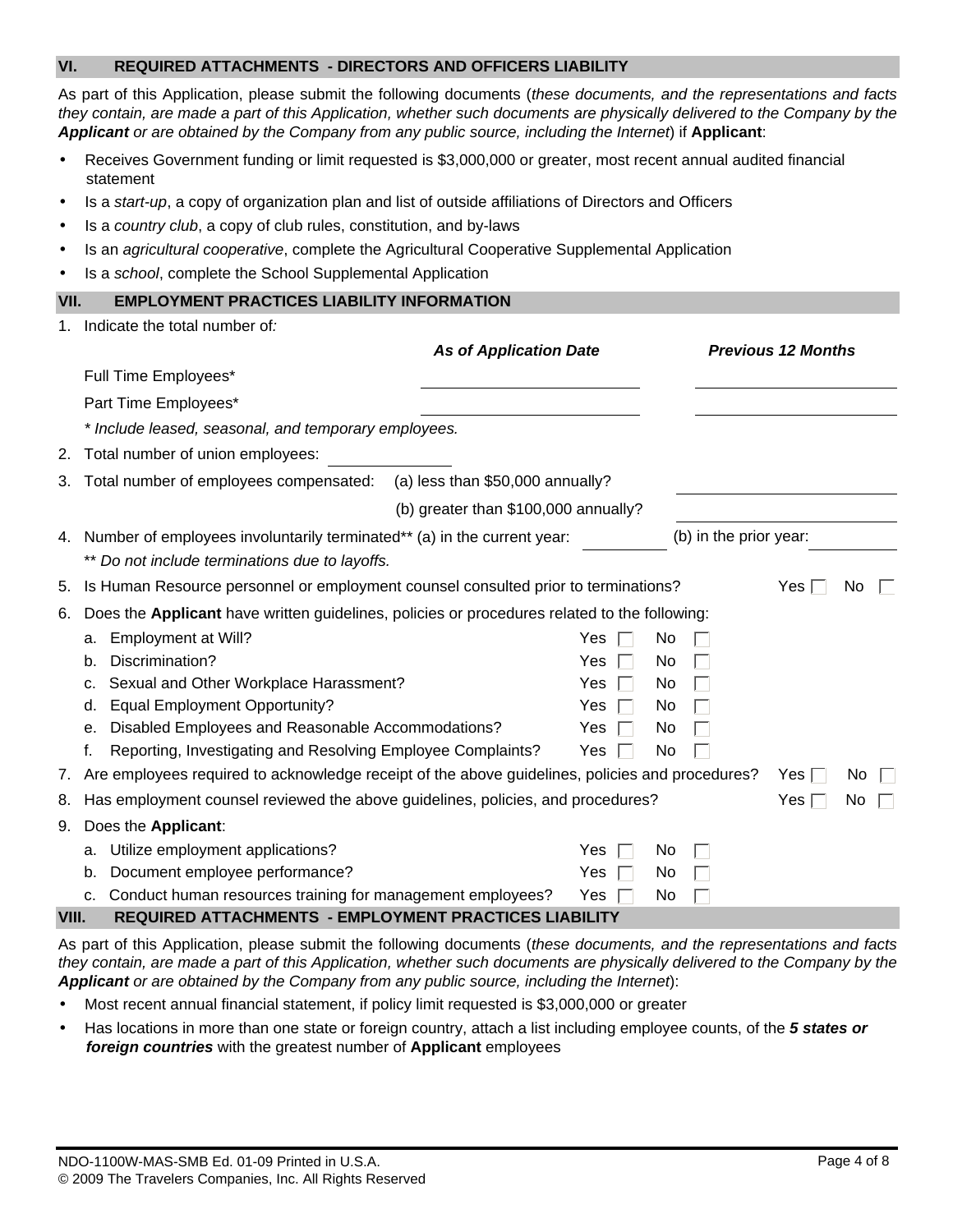# **IX. FIDUCIARY LIABILITY INFORMATION**

1. Premium to be paid by:  $\Box$  Trust or Plan: [

2. Complete the chart for all plans for which coverage is requested:

| <b>Full Plan Name</b>                                                                                                                           | *Plan<br><b>Type</b> | <b>Current</b><br><b>Asset Value</b> |          | <b>Latest FYE</b><br>Annual<br><b>Contributions</b> |  | Current # of<br><b>Participants</b> | **Plan<br><b>Status</b> |  |
|-------------------------------------------------------------------------------------------------------------------------------------------------|----------------------|--------------------------------------|----------|-----------------------------------------------------|--|-------------------------------------|-------------------------|--|
|                                                                                                                                                 |                      |                                      |          |                                                     |  |                                     |                         |  |
|                                                                                                                                                 |                      |                                      |          |                                                     |  |                                     |                         |  |
| <b>*Plan Types:</b> Defined Contributions (DC)<br>Defined Benefit (DB)<br>ESOP(E)<br>Welfare Benefit Plan (W)<br>Other (O) - Attach Explanation |                      |                                      |          |                                                     |  |                                     |                         |  |
| <b>**Plan Status:</b> Active (A)                                                                                                                |                      | Frozen (F)                           | Sold (S) |                                                     |  | Terminated (T)                      |                         |  |

*List any additional plans on a separate attachment.* 

3. During the past 24 months has (or during the next 12 months will) any plan for which coverage is requested:

|  | a. Been (Be) amended in a way that will result in the reduction of benefits?                                 | Yes l      | No $\Box$ |  |
|--|--------------------------------------------------------------------------------------------------------------|------------|-----------|--|
|  | b. Been (Be) merged with another plan, terminated or sold?                                                   | Yes $\Box$ | No $\Box$ |  |
|  | c. Been (Be) the subject of an investigation by the DOL, IRS, or any similar foreign agency?                 | Yes ⊟      | No $\Box$ |  |
|  | d. Filed (File) for an exemption from a prohibited transaction?                                              | Yes∣∣      | No $\Box$ |  |
|  | e. Had (Have) any outstanding or delinguent contributions?                                                   | Yes        | No $\Box$ |  |
|  | If any of the questions 3. a.-e. above are answered Yes, attach an explanation detailing the implementation, |            |           |  |

*disclosure and any relevant blackout periods.*

# **X. REQUIRED ATTACHMENTS - FIDUCIARY LIABILITY**

As part of this Application, please submit the following documents (*these documents, and the representations and facts they contain, are made a part of this Application, whether such documents are physically delivered to the Company by the Applicant or are obtained by the Company from any public source, including the Internet*):

- Sponsor financial statement if **Applicant** maintains a defined benefit, or a self-funded welfare plan.
- Plan financial statements for defined benefit plans and self insured welfare plans, if limit requested is greater than \$1,000,000
- Sponsor financial statement and plan financial statements for each defined contribution plan, if limit requested is greater than \$5,000,000
- Most recent 5500's for all plans

# **XI. CRIME INFORMATION**

|                                                                  | Does someone other than the person responsible for reconciling bank accounts:                          |                           |                                 |                                         |                  |                     |  |  |
|------------------------------------------------------------------|--------------------------------------------------------------------------------------------------------|---------------------------|---------------------------------|-----------------------------------------|------------------|---------------------|--|--|
|                                                                  | Make deposits?<br>$Yes \Box No \Box$                                                                   | Make withdrawals?         | Yes $\Box$<br>No l              | Sign checks?                            | Yes l            | No.<br>$\mathbf{L}$ |  |  |
|                                                                  | 2. Is countersignature of checks required?                                                             |                           |                                 |                                         | Yes $\Box$       | No.<br>$\mathbf{L}$ |  |  |
|                                                                  | 3. Are all incoming checks stamped "for deposit only" immediately upon receipt?                        |                           | Yes l                           | No.<br>$\mathbf{L}$                     |                  |                     |  |  |
| Is segregation of duties practiced in the following areas:<br>4. |                                                                                                        |                           |                                 |                                         |                  |                     |  |  |
|                                                                  | Inventory management?                                                                                  | Yes⊟<br>$NO$ $\vert$      | Cash receipts?                  |                                         | Yes⊟ ∣           | $No$                |  |  |
|                                                                  | Vendor approval?                                                                                       | No <sub>1</sub><br>Yesl I | Oversight of blank check stock? |                                         | $Yes \Box$       | No $\Box$           |  |  |
|                                                                  | Purchase order approval and payment? Yes $\Box$ No $\Box$                                              |                           |                                 | Retail checks and credit card receipts? | $Yes \Box$       | No $\Box$           |  |  |
|                                                                  | 5. Is a physical count of inventory conducted at least annually?                                       |                           |                                 |                                         | Yes $\Box$       | No $\Box$           |  |  |
|                                                                  | 6. Are inventory records computerized?                                                                 |                           |                                 |                                         | Yes I            | $No \ \Box$         |  |  |
| 7.                                                               | Indicate if you have or perform any of the following during the hiring process (check all that apply): |                           |                                 |                                         |                  |                     |  |  |
|                                                                  | Prior employment verification $\Box$ Drug testing $\Box$ Education verification                        |                           |                                 | $\Box$ Credit history                   | Criminal history |                     |  |  |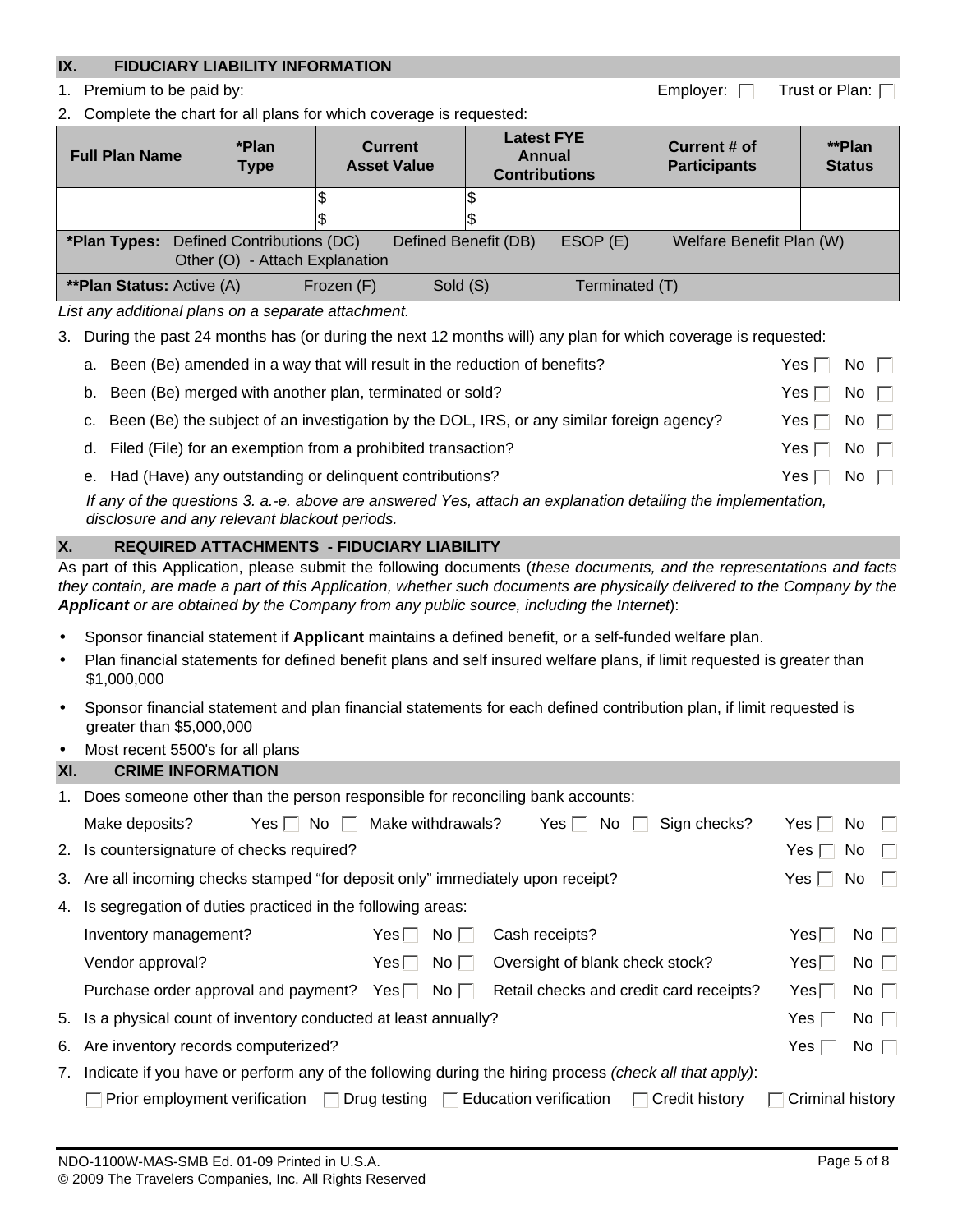|           | If Yes, please provide travel information for the previous 12 months and estimates of the<br>upcoming 12 months:<br><b>City and Country of Destination</b>                                                                                                                                                                                                                                                                                                     | Number of Trips                      | <b>Number of Individuals</b>                        | <b>Average Length of Trips</b> | Yes $\Box$ No |           |
|-----------|----------------------------------------------------------------------------------------------------------------------------------------------------------------------------------------------------------------------------------------------------------------------------------------------------------------------------------------------------------------------------------------------------------------------------------------------------------------|--------------------------------------|-----------------------------------------------------|--------------------------------|---------------|-----------|
|           |                                                                                                                                                                                                                                                                                                                                                                                                                                                                |                                      |                                                     |                                |               |           |
|           | the United States and Canada?                                                                                                                                                                                                                                                                                                                                                                                                                                  |                                      |                                                     |                                |               |           |
| 5.        | If Yes, please attach an explanation.<br>Do Directors, Officers or other employees of the Applicant take trips outside                                                                                                                                                                                                                                                                                                                                         |                                      |                                                     |                                |               |           |
|           | travel outside the United States in the past 12 months?                                                                                                                                                                                                                                                                                                                                                                                                        |                                      |                                                     |                                | Yes $\Box$ No |           |
|           | 4. Has the Applicant materially changed its safety procedures as respects employee                                                                                                                                                                                                                                                                                                                                                                             |                                      |                                                     |                                |               |           |
|           | If Yes, please attach an explanation.                                                                                                                                                                                                                                                                                                                                                                                                                          |                                      |                                                     |                                |               |           |
|           | 3. Has the Applicant materially changed its operations (e.g., new products and<br>services) in the past 12 months?                                                                                                                                                                                                                                                                                                                                             |                                      |                                                     |                                | Yes $\Box$ No |           |
|           | 2. Does the Applicant own or operate, or know of any persons for whom it seeks coverage<br>under this insurance that will work or travel on any ships, vessels, tugs, barges or rigs?                                                                                                                                                                                                                                                                          |                                      |                                                     |                                | Yes $\Box$    | No.       |
|           | If Yes, please attach an explanation.                                                                                                                                                                                                                                                                                                                                                                                                                          |                                      |                                                     |                                |               |           |
|           | 1. Are any operations to be insured involved in the production of foodstuffs,<br>beverages or pharmaceuticals (including toothpaste, mouthwash, etc.)?                                                                                                                                                                                                                                                                                                         |                                      |                                                     |                                | Yes $\Box$    | No        |
| XIII.     | <b>KIDNAP AND RANSOM INFORMATION</b>                                                                                                                                                                                                                                                                                                                                                                                                                           |                                      |                                                     |                                |               |           |
| $\bullet$ | Attach a list of all foreign locations including a description of operations and employee count.                                                                                                                                                                                                                                                                                                                                                               |                                      |                                                     |                                |               |           |
| $\bullet$ | If coverage for Employee Theft of Client Property is requested, submit separate Third Party Crime Application<br>For each additional entity for which coverage is requested please attach a separate page or an organization chart<br>which includes the name, description of operations, employee count and locations. Important Note: Receipt of this<br>information does not constitute an agreement that coverage will be provided to the listed entities. |                                      |                                                     |                                |               |           |
| $\bullet$ | Most recent annual financial statement, and CPA Management Letter, for limit requests of \$5,000,000 or greater                                                                                                                                                                                                                                                                                                                                                |                                      |                                                     |                                |               |           |
|           | As part of this Application, please submit the following documents:                                                                                                                                                                                                                                                                                                                                                                                            |                                      |                                                     |                                |               |           |
| XII.      | <b>REQUIRED ATTACHMENTS - CRIME</b>                                                                                                                                                                                                                                                                                                                                                                                                                            |                                      |                                                     |                                |               |           |
|           | Cash<br>** Retail Checks are only those checks that are accepted as immediate payment for retail products or services.                                                                                                                                                                                                                                                                                                                                         |                                      |                                                     | <b>Credit Card Receipts</b>    |               |           |
|           | premises for all locations combined:<br>\$<br>Retail Checks**                                                                                                                                                                                                                                                                                                                                                                                                  | \$                                   |                                                     |                                | \$            |           |
|           | 14. Indicate the total amount of specified property being transported by a messenger OUTSIDE the                                                                                                                                                                                                                                                                                                                                                               |                                      |                                                     |                                |               |           |
|           | \$<br>Retail Checks**<br>Cash                                                                                                                                                                                                                                                                                                                                                                                                                                  | \$                                   | <b>Credit Card Receipts</b>                         |                                | \$            |           |
|           | briefly describe the controls in place to protect you from loss in a separate attachment.<br>13. Indicate the total amount of specified property INSIDE the premises for all locations combined:                                                                                                                                                                                                                                                               |                                      |                                                     |                                |               |           |
|           | If you checked any of the characteristics or exposures above, please provide details that quantify the exposure and                                                                                                                                                                                                                                                                                                                                            |                                      |                                                     |                                |               |           |
|           | □ Warehousing operations                                                                                                                                                                                                                                                                                                                                                                                                                                       | $\Box$ High unit, portable inventory | $\Box$ None applicable                              |                                |               |           |
|           | Precious metals or gemstones                                                                                                                                                                                                                                                                                                                                                                                                                                   | $\Box$ Managed assets of others      | $\Box$ Care, custody & control of clients' property |                                |               |           |
|           | 12. Indicate any of the following characteristics or exposures that apply to your business operations (check all that apply):                                                                                                                                                                                                                                                                                                                                  |                                      |                                                     |                                |               |           |
|           | 11. Is dual authorization required for all wire transfers?                                                                                                                                                                                                                                                                                                                                                                                                     |                                      |                                                     | $N/A$ $\Box$                   | Yes $\Box$    | No $\Box$ |
|           | 10. Are EDP systems, programs, and procedures, including changes thereto, authorized,<br>documented and tested?                                                                                                                                                                                                                                                                                                                                                |                                      |                                                     |                                | Yes $\Box$    | No $\Box$ |
|           | 9. Are passwords and access codes changed at regular intervals and when users are terminated?                                                                                                                                                                                                                                                                                                                                                                  |                                      |                                                     |                                | Yes $\Box$    | No $\Box$ |
|           | 8. Is there a software security system in place to detect fraudulent computer usage by<br>employees, agents and outsiders?                                                                                                                                                                                                                                                                                                                                     |                                      |                                                     |                                | Yes $\Box$    | No $\Box$ |
|           |                                                                                                                                                                                                                                                                                                                                                                                                                                                                |                                      |                                                     |                                |               |           |

*To enter more information, please attach a separate page to the Application.*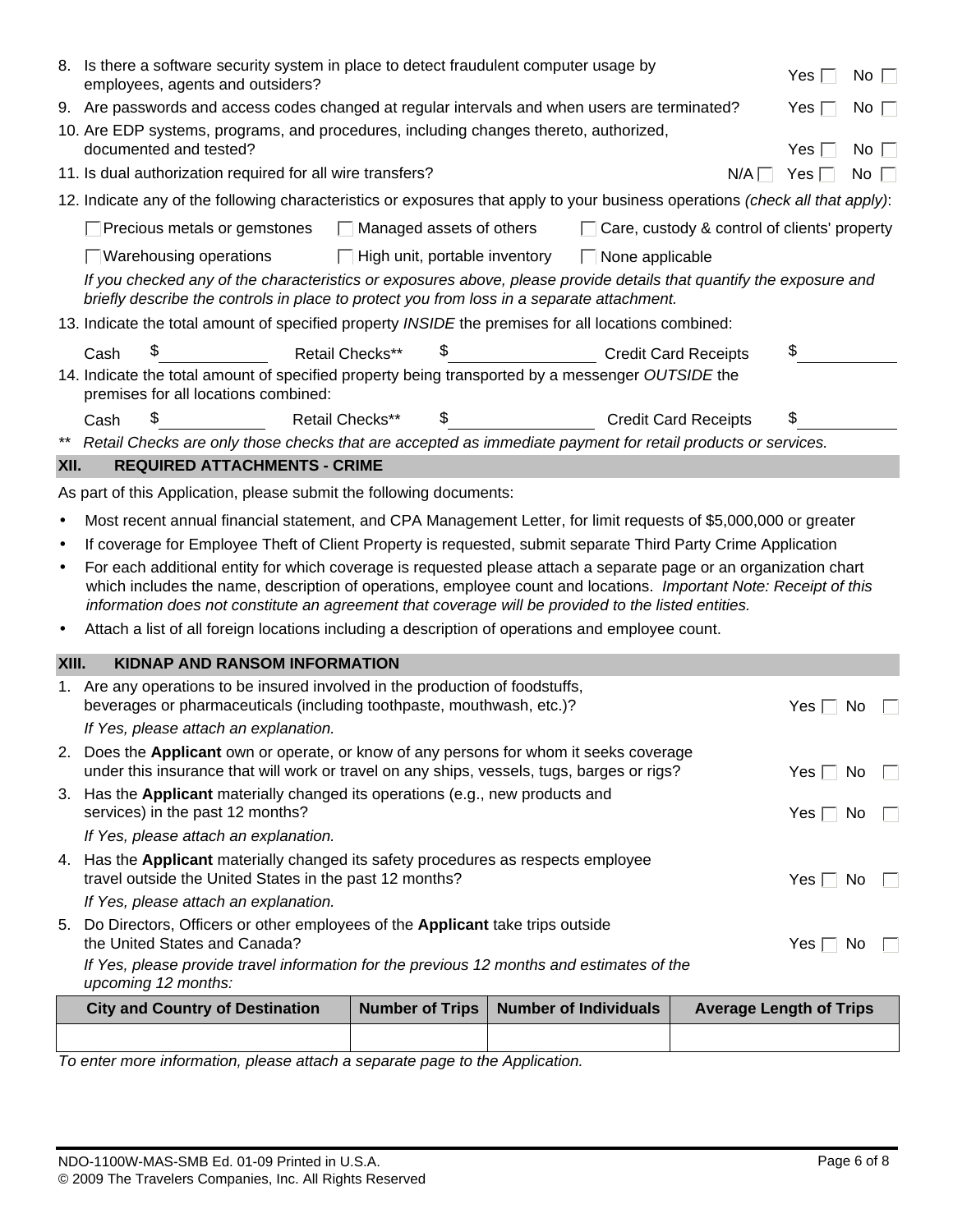| 6. Are there any permanent foreign locations of the Applicant (outside the United States and |               |  |
|----------------------------------------------------------------------------------------------|---------------|--|
| Canada)?                                                                                     | Yes $\Box$ No |  |

*If Yes, please provide both the existing and anticipated foreign locations:*

|      | <b>City and Country</b>                                                                                                                                               | <b>Number of Locations</b>                              | <b>Type of Operation</b> | <b>Number of Employees</b> |  |
|------|-----------------------------------------------------------------------------------------------------------------------------------------------------------------------|---------------------------------------------------------|--------------------------|----------------------------|--|
|      |                                                                                                                                                                       |                                                         |                          |                            |  |
|      | To enter more information, please attach a separate page to the Application.                                                                                          |                                                         |                          |                            |  |
| 7.   | Are steps taken to ensure an Insured Person's safety when traveling outside the United States?<br>If Yes, please attach an explanation.                               | Yes I<br>No I                                           |                          |                            |  |
|      | 8. Are steps taken to ensure the safety of Insured Persons and Premises permanently located<br>outside of the United States?<br>If Yes, please attach an explanation. | Yes l<br>No I                                           |                          |                            |  |
| XIV. |                                                                                                                                                                       | <b>IDENTITY FRAUD EXPENSE REIMBURSEMENT INFORMATION</b> |                          |                            |  |
| 1.   | Does the <b>Applicant</b> maintain privacy policies pertaining to employee information?                                                                               | Yes I<br>No.                                            |                          |                            |  |
| 2.   | Does the Applicant have loss prevention or loss mitigation protocols for addressing a<br>potential information breach?                                                |                                                         |                          |                            |  |
|      | <b>Contact Name:</b>                                                                                                                                                  | Email:                                                  | Phone:                   |                            |  |

# **XV. COMPENSATION NOTICE**

## **Important Notice Regarding Compensation Disclosure**

For information about how Travelers compensates independent agents, brokers, or other insurance producers, please visit this website: http://www.travelers.com/w3c/legal/Producer\_Compensation\_Disclosure.html

If you prefer, you can call the following toll-free number: 1-866-904-8348. Or you can write to us at Travelers, Enterprise Development, One Tower Square, Hartford, CT 06183.

#### **XVI. FRAUD WARNINGS**

#### *Attention: Insureds in Arkansas, D.C., Louisiana, Maryland, New Mexico, and Rhode Island*

Any person who knowingly (and willfully in D.C. and MD) presents a false or fraudulent claim for payment of a loss or benefit or who knowingly (and willfully in D.C. and MD) presents false information in an application for insurance is guilty of a crime and may be subject to fines and confinement in prison.

#### *Attention: Insureds in Colorado*

It is unlawful to knowingly provide false, incomplete, or misleading facts or information to an insurance company for the purpose of defrauding or attempting to defraud the company. Penalties may include imprisonment, fines, denial of insurance, and civil damages. Any insurance company or agent of an insurance company who knowingly provides false, incomplete, or misleading facts or information to a policyholder or claimant for the purpose of defrauding or attempting to defraud the policyholder or claimant with regard to a settlement or award payable from insurance proceeds shall be reported to the Colorado Division of Insurance within the Department of Regulatory Agencies.

#### *Attention: Insureds in Florida*

Any person who knowingly and with intent to injure, defraud, or deceive any insurer files a statement of claim or an application containing any false, incomplete, or misleading information is guilty of a felony of the third degree.

## *Attention: Insureds in Kentucky, New Jersey, New York, Ohio, and Pennsylvania*

Any person who knowingly and with intent to defraud any insurance company or other person files an application for insurance or statement of claim containing any materially false information or conceals for the purpose of misleading, information concerning any fact material thereto commits a fraudulent insurance act, which is a crime and subjects such person to criminal and civil penalties. (In New York, the civil penalty is not to exceed five thousand dollars (\$5,000) and the stated value of the claim for each such violation.)

# *Attention: Insureds in Maine, Tennessee, Virginia, and Washington*

It is a crime to knowingly provide false, incomplete, or misleading information to an insurance company for the purpose of defrauding the company. Penalties include imprisonment, fines, and denial of insurance benefits.